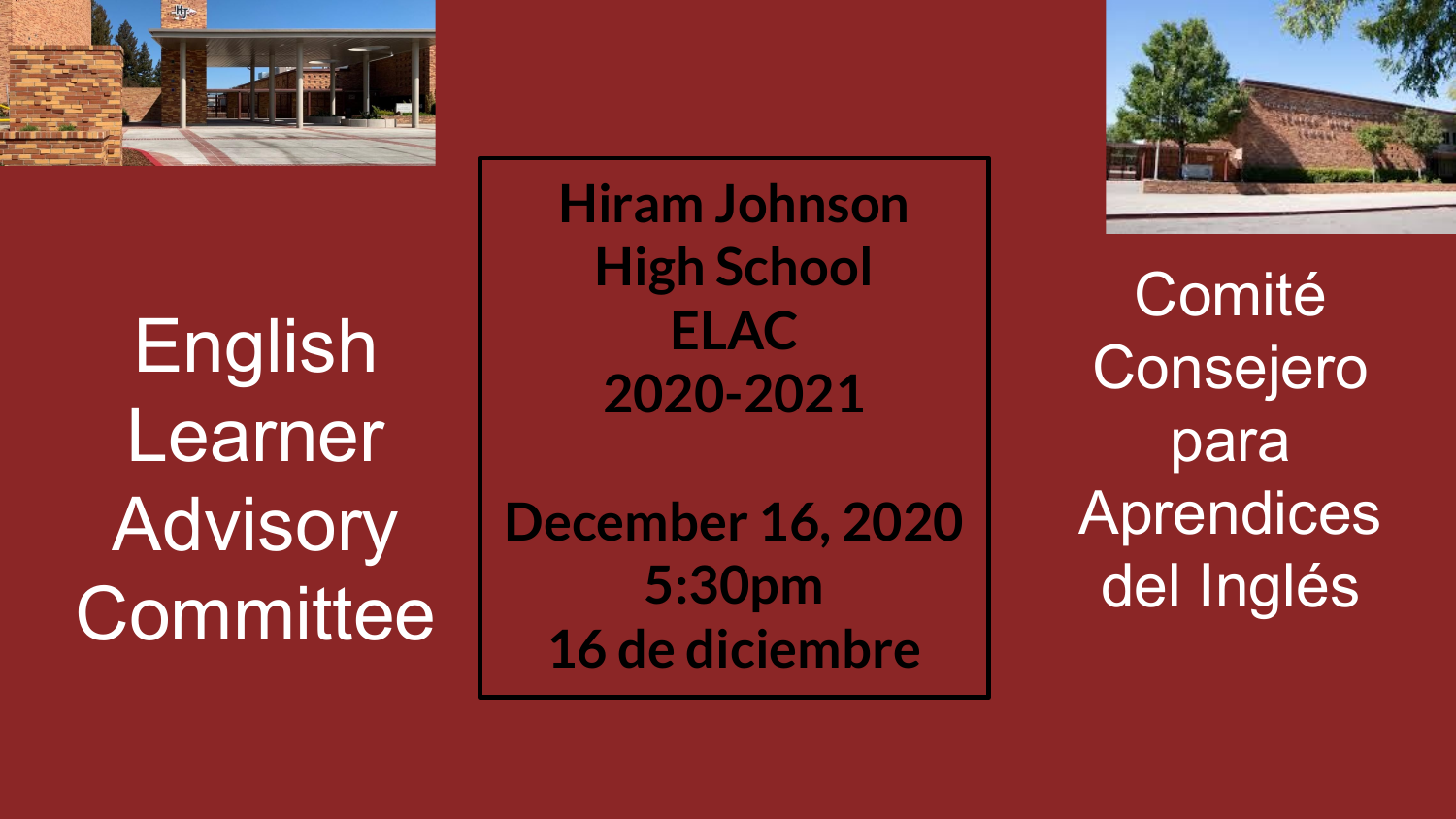# Welcome/Bienvenidos



歡迎 أھلا بكmaligayang pagdating txais tos ようこそ

Hoşgeldiniz

chào mừng

ښھ راغلاست خوش آمدی

خوش آمدید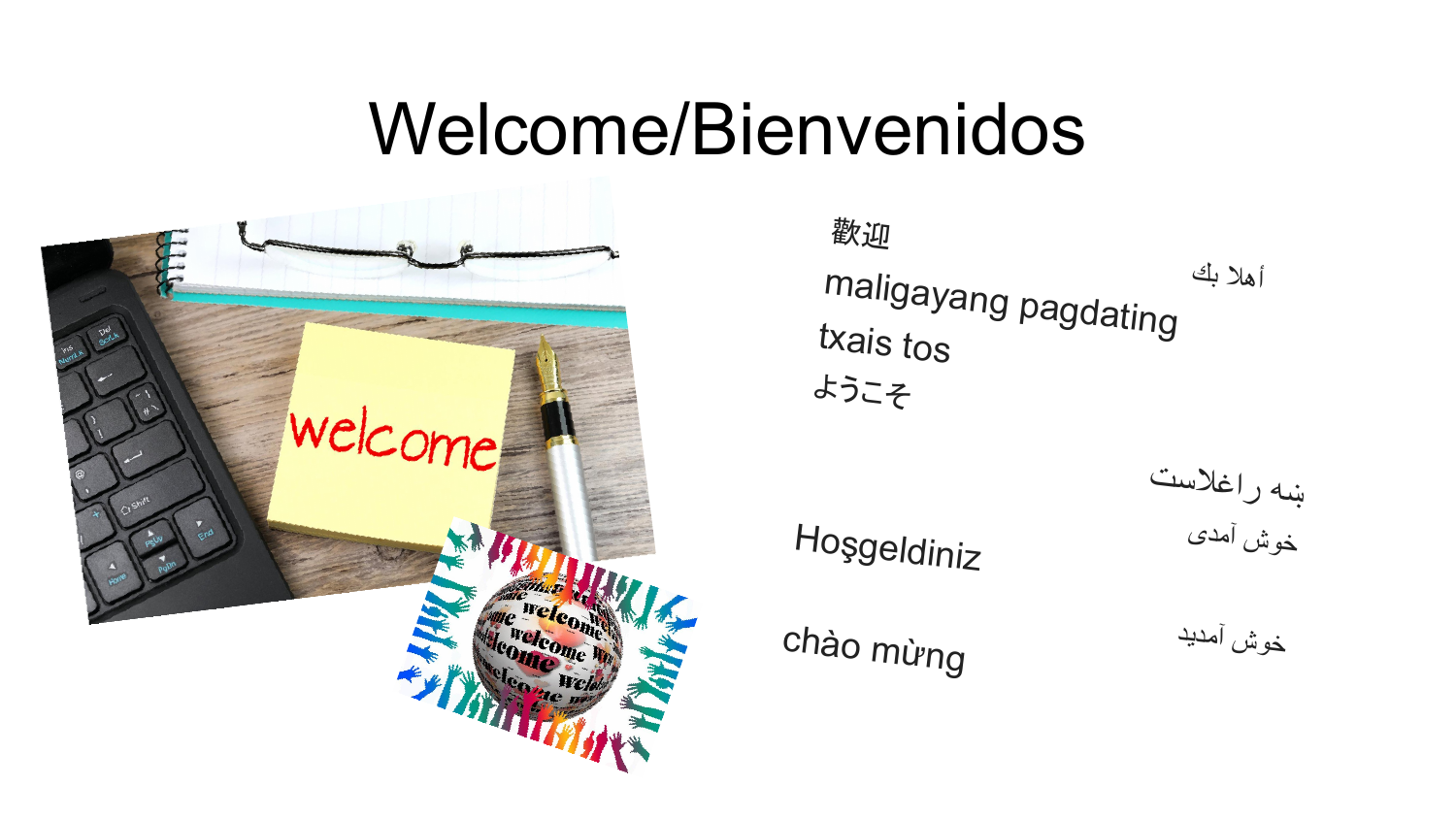# Land acknowledgement Reconocimiento

Nisenan

Aeropuerto - "Opokiki"

Patwin

Cementerio Old City en Broadway y 10th - Sama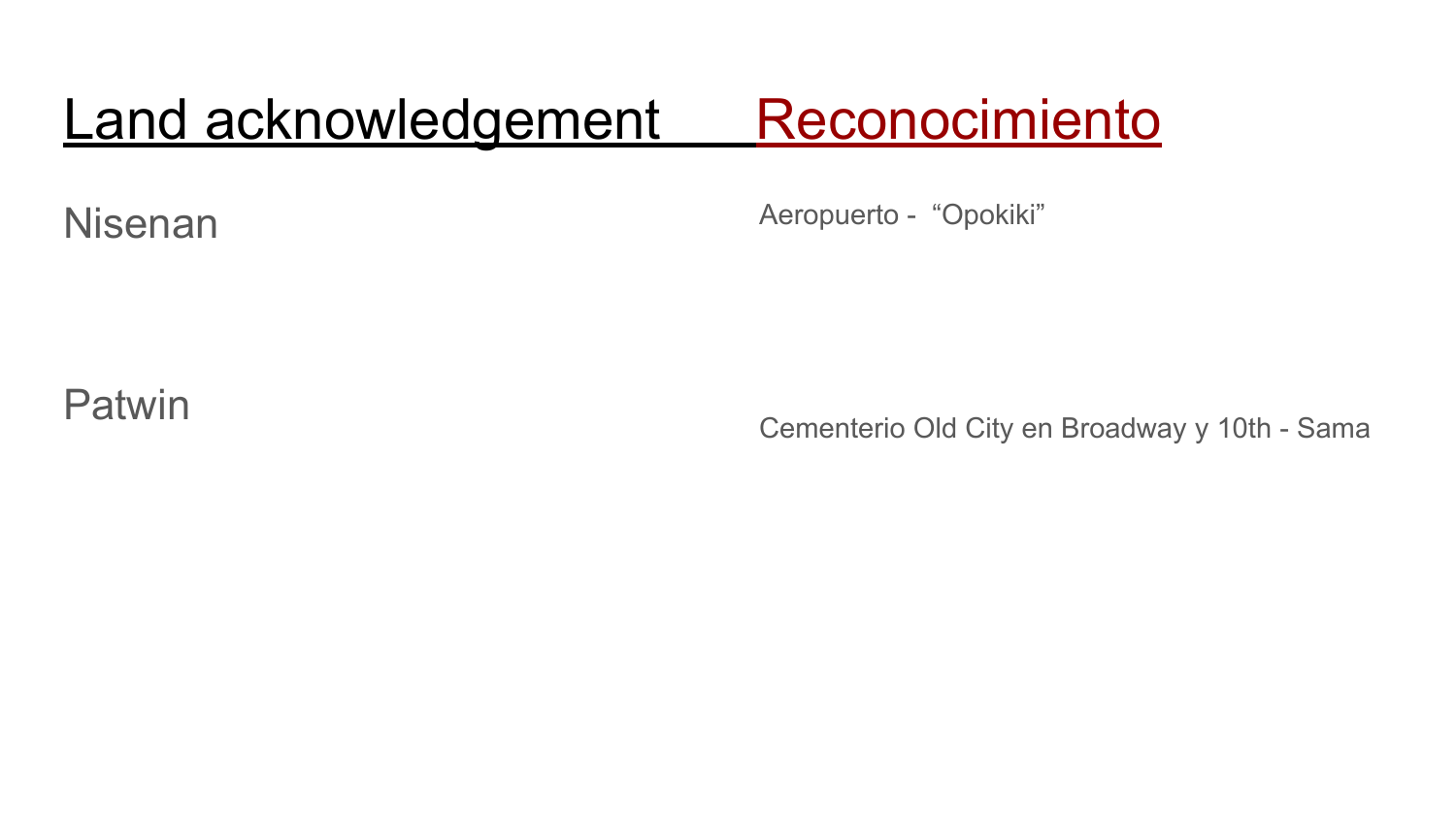English

Learner

**Advisory** 

**Committee** 



Comité

Consejero

De

Estudiantes(apréndices) de Inglés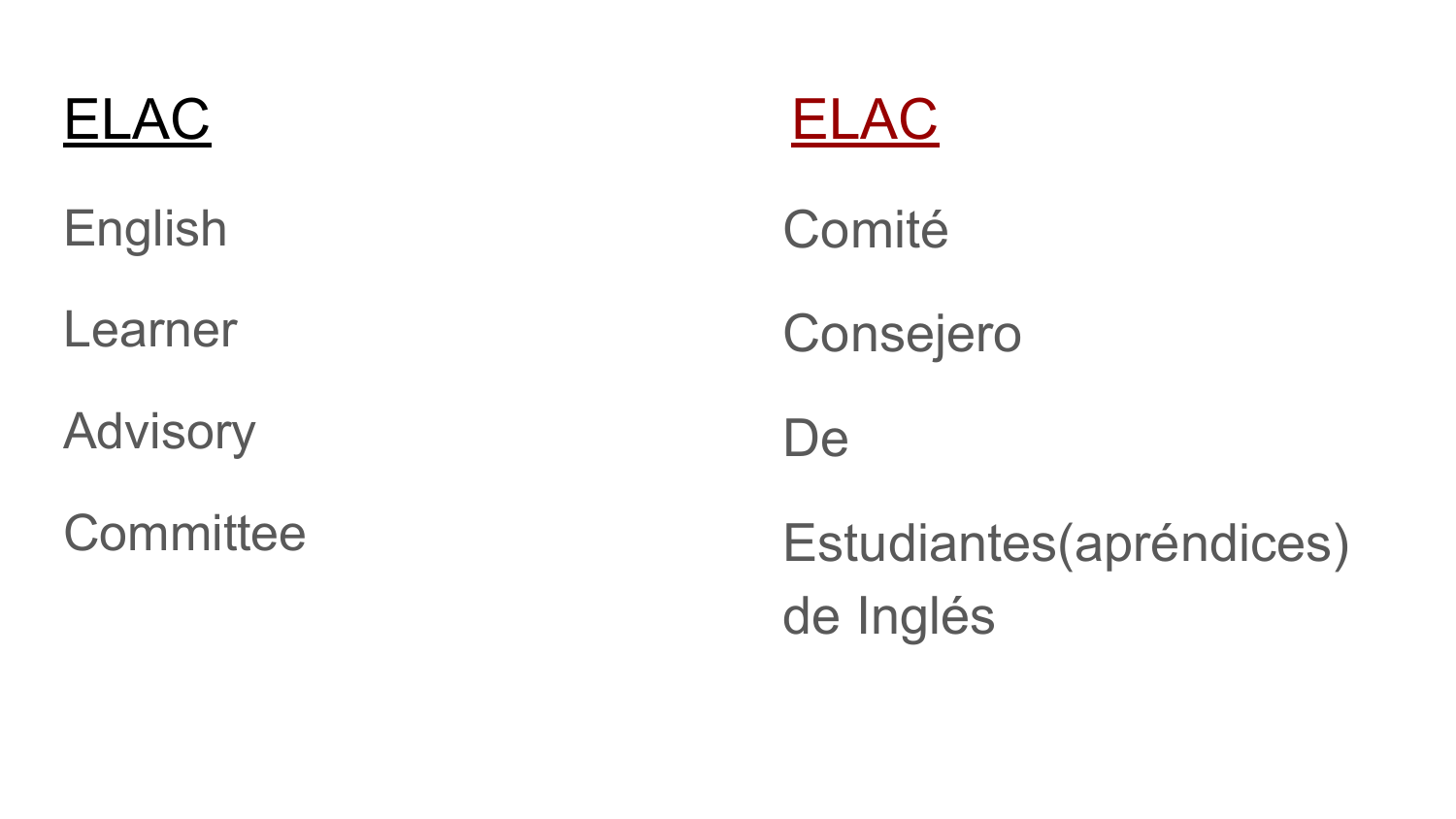The purpose of ELAC is

advise the principal and school staff on programs and services for English learners

Advise [School Site Council](https://holmesms.edlioschool.com/apps/pages/index.jsp?type=d&uREC_ID=309577&pREC_ID=715079) (SSC) on the development of the [Single Plan for](https://holmesms.edlioschool.com/apps/pages/index.jsp?type=d&uREC_ID=309578&pREC_ID=715216) [Student Achievement](https://holmesms.edlioschool.com/apps/pages/index.jsp?type=d&uREC_ID=309578&pREC_ID=715216). (Claudia Ochoa)

ELAC committee is a voice for English learner students.

## ELAC responsibilities Responsabilidades de ELAC

*El propósito del Comité es:* 

*Aconsejar al director(a) y a la facultad sobre el programa y servicios a estudiantes de inglés*

*Aconsejar al Consejo Escolar en el desarrollo del Plan para el Rendimiento Estudiantil(SPSA)* 

*Representar la voz de los alumnos aprendiendo inglés como segundo idioma*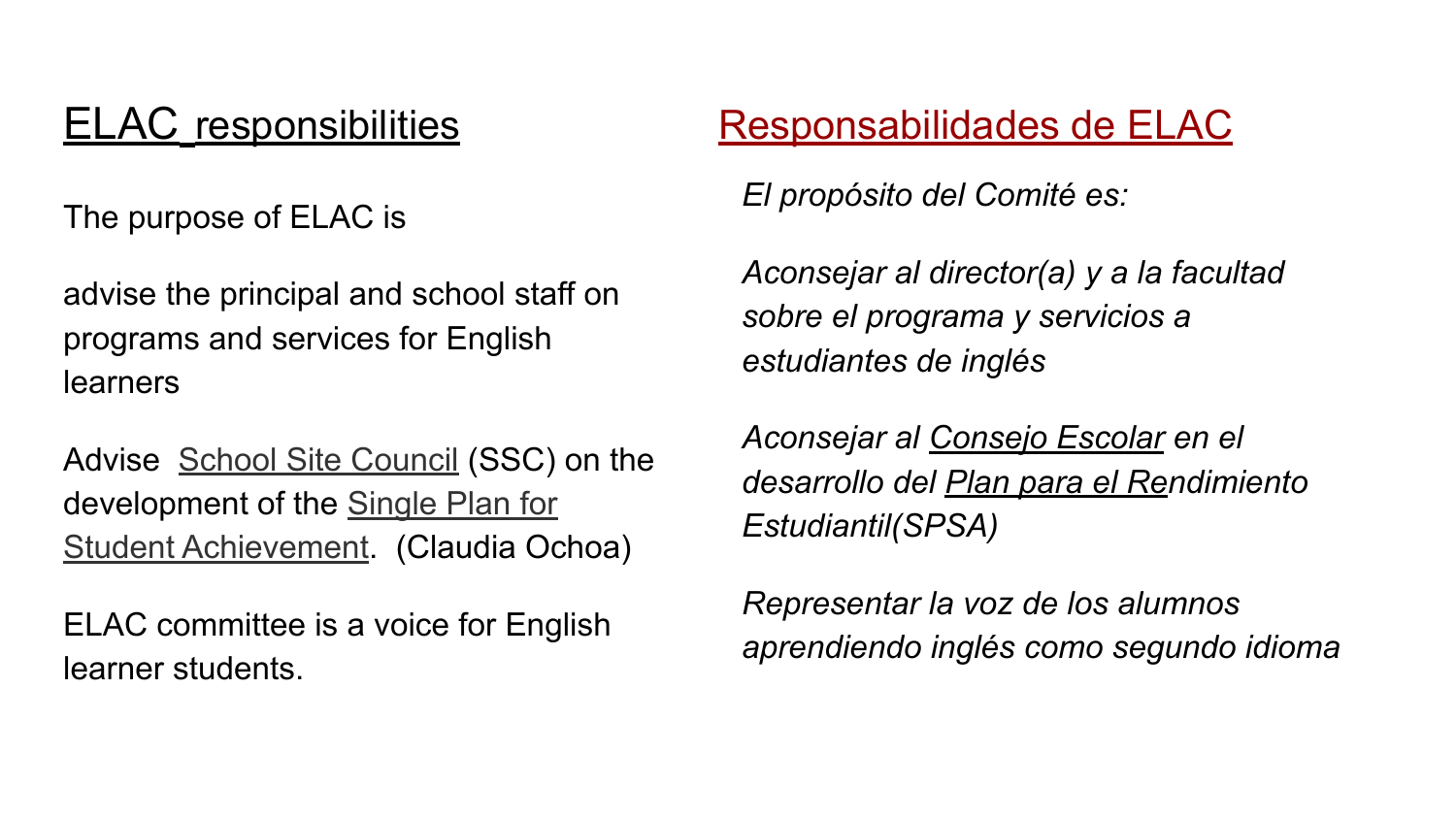**D**istrict **E**nglish **L**earner **A**dvisory **B**oard

Purpose: advocate in favor of creating the best program for English learners; support families

February 20, 2021 @5:30pm

(Nadia Enriquez y Nancy García)



Comité Asesor de Aprendices de Inglés del Distrito Escolar

Propósito: abogar a favor de crear los mejores programas para los estudiantes aprendiendo inglés; apoyar a las familias

20 de febrero 2021 5:30 pm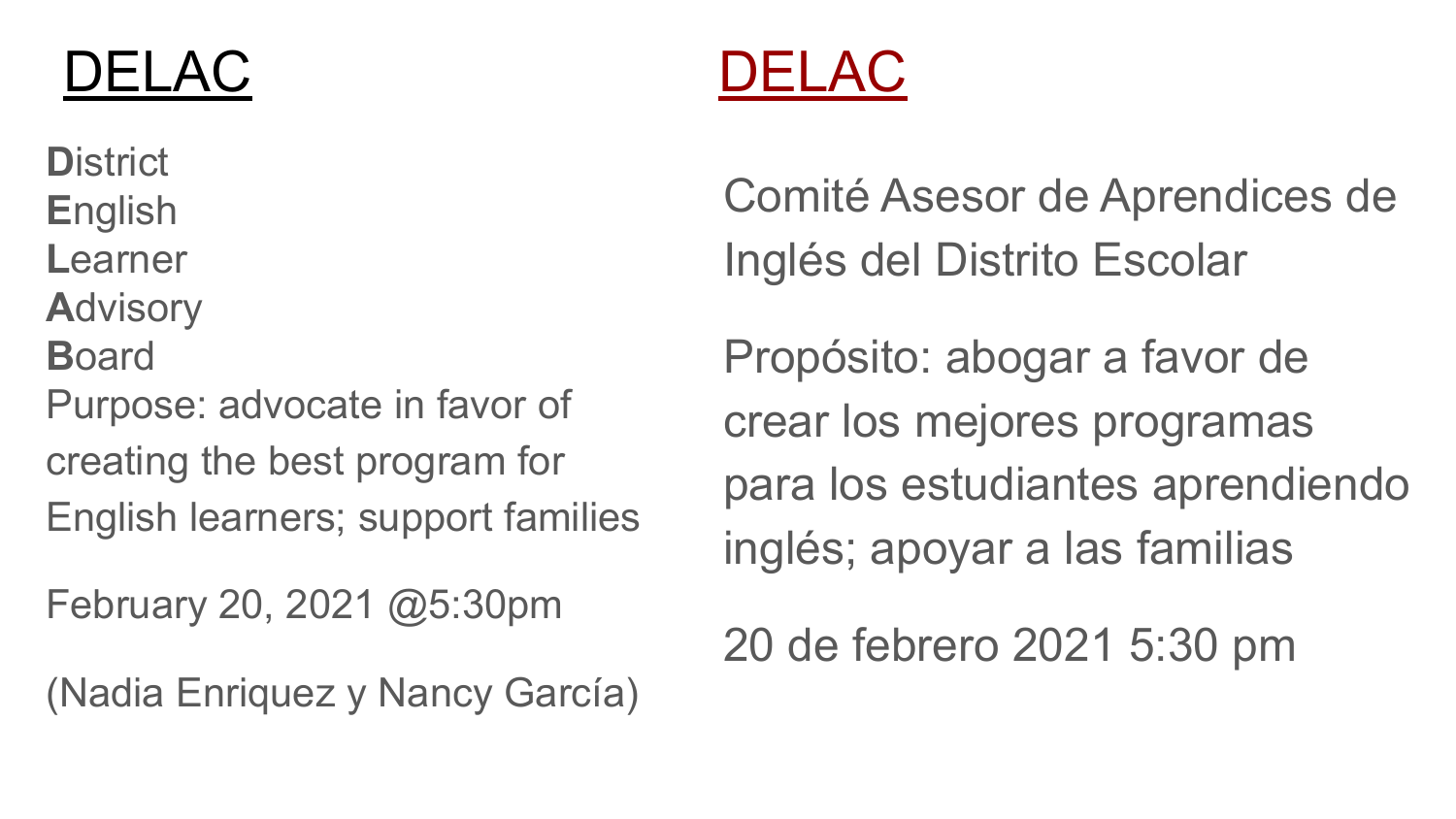# Schoolsite Council Consejo Escolar

The SSC shall develop the content of the SPSA (*EC* Section 64001[g][1]). The SPSA shall be reviewed annually and updated, including proposed expenditure of funds allocated to the school through the ConApp and the local control and accountability plan (LCAP), if any, by the SSC (*EC* Section 64001[i]).

**Este consejo desarrolla el contenido del Plan Escolar para Rendimiento Estudiantil (SPSA). Este plan se revisa y se actualiza anualmente, incluyendo las propuestas de cómo gastar los fondos que ha recibido la escuela de la Solicitud Consolidada y LCAP**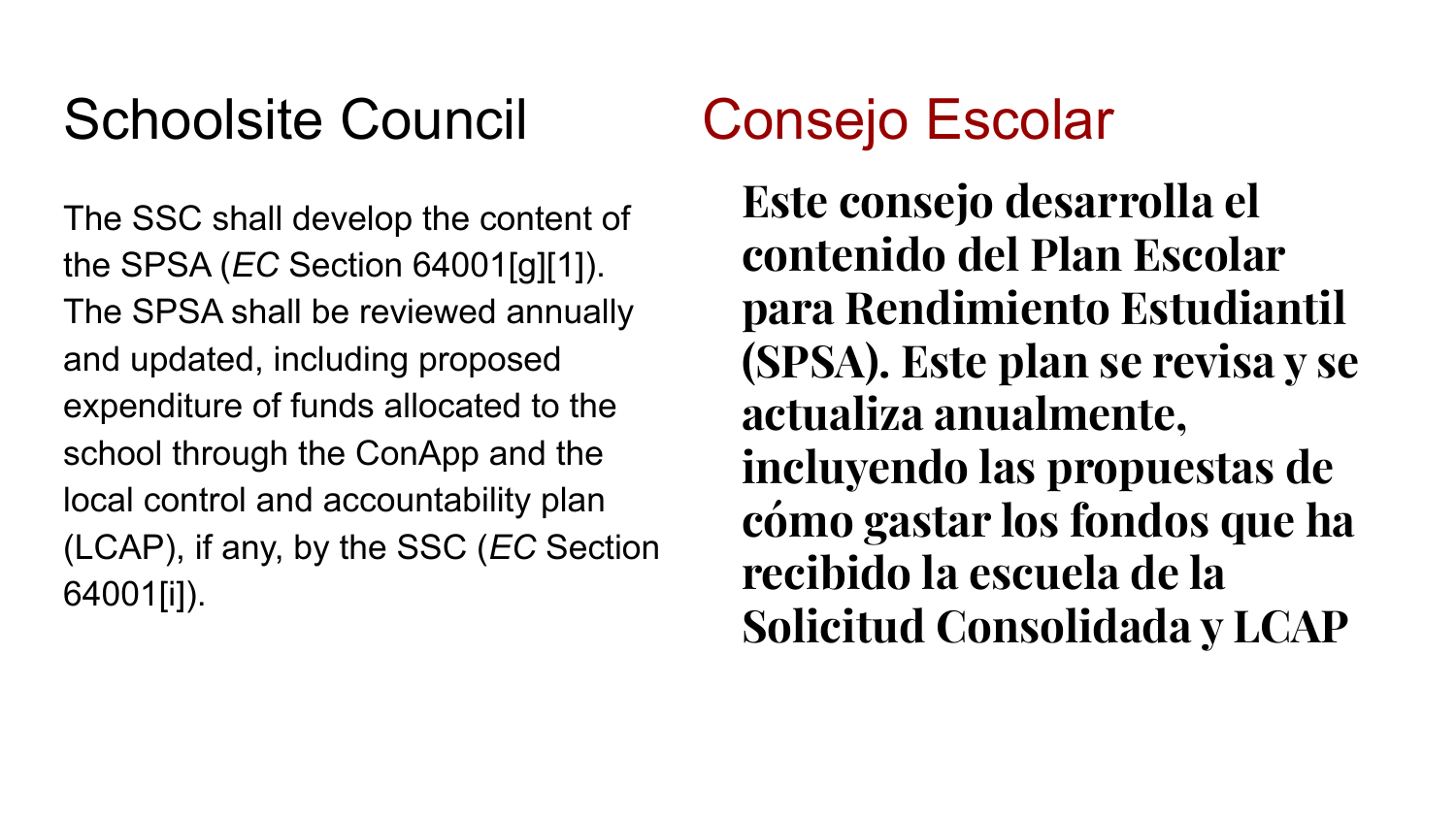- Prioritize agenda
- Manage time
- New questions, topics, concerns, write in chat

# Norms Normas

- Seguir la agenda
- Respetar el tiempo
- Preguntas nuevas, temas nuevos, dudas nuevas, poner en "Pendientes" y escriban en el chat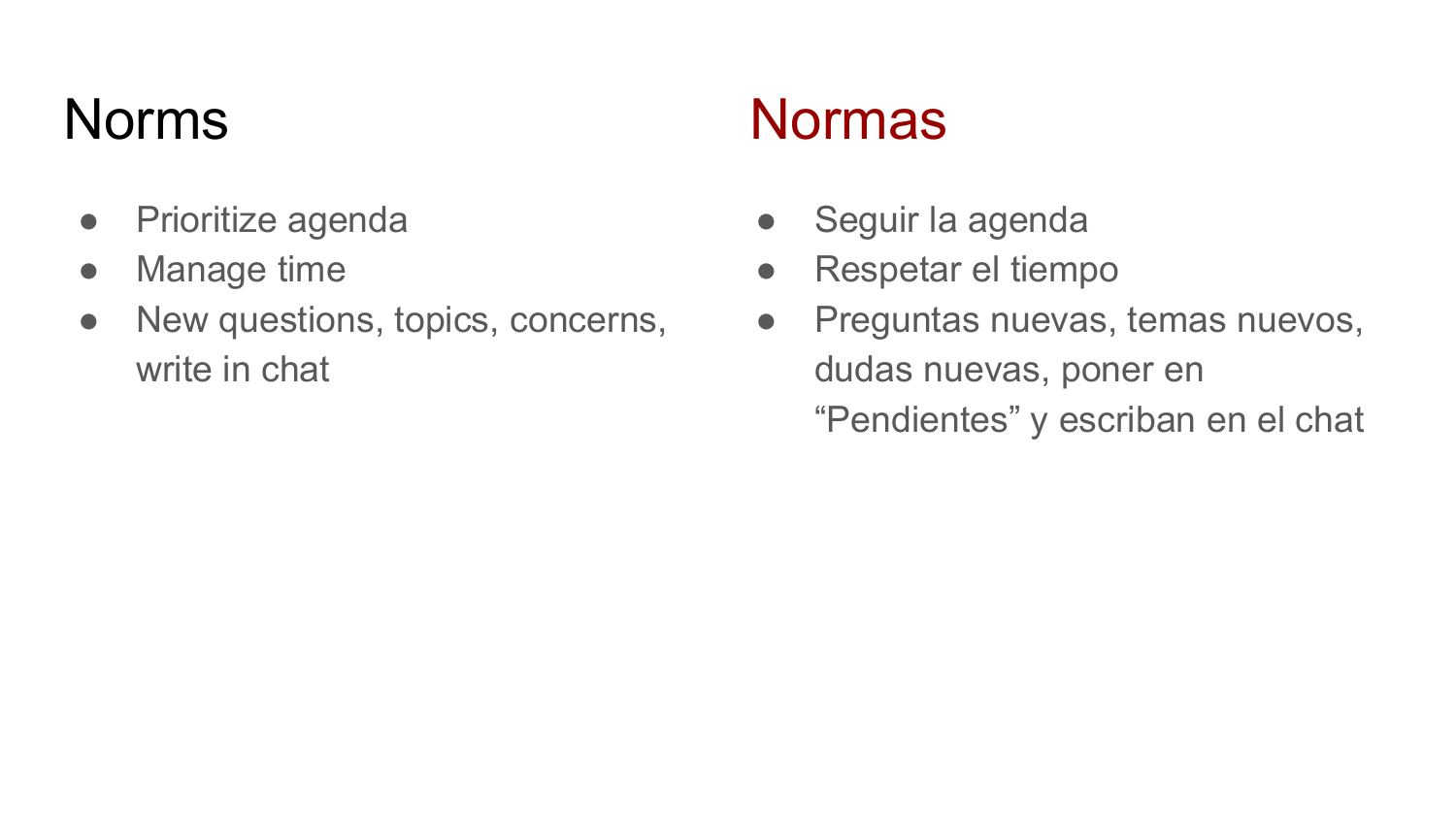# Agenda Agenda

- 1. Welcome
- 2. School updates
- 3. Needs Assessment
- 4. DELAC report Title III
- 5. FPM form\*\*
- 6. ELPAC update
- 7. SCC, PTSA Reports
- 8. Public Comment
- 9. Next meeting 1/27/21

- 1. Bienvenida
- 2. Avisos -escuela
- 3. Evaluación de necesidades
- 4. DELAC -reporte Título III
- 5. Forma Programa Federal\*\*
- 6. ELPAC Examen de Inglés
- 7. Reportes: Consejo, PTSA
- 8. Comentario público
- 9. Próxima reunión 27 de enero 2021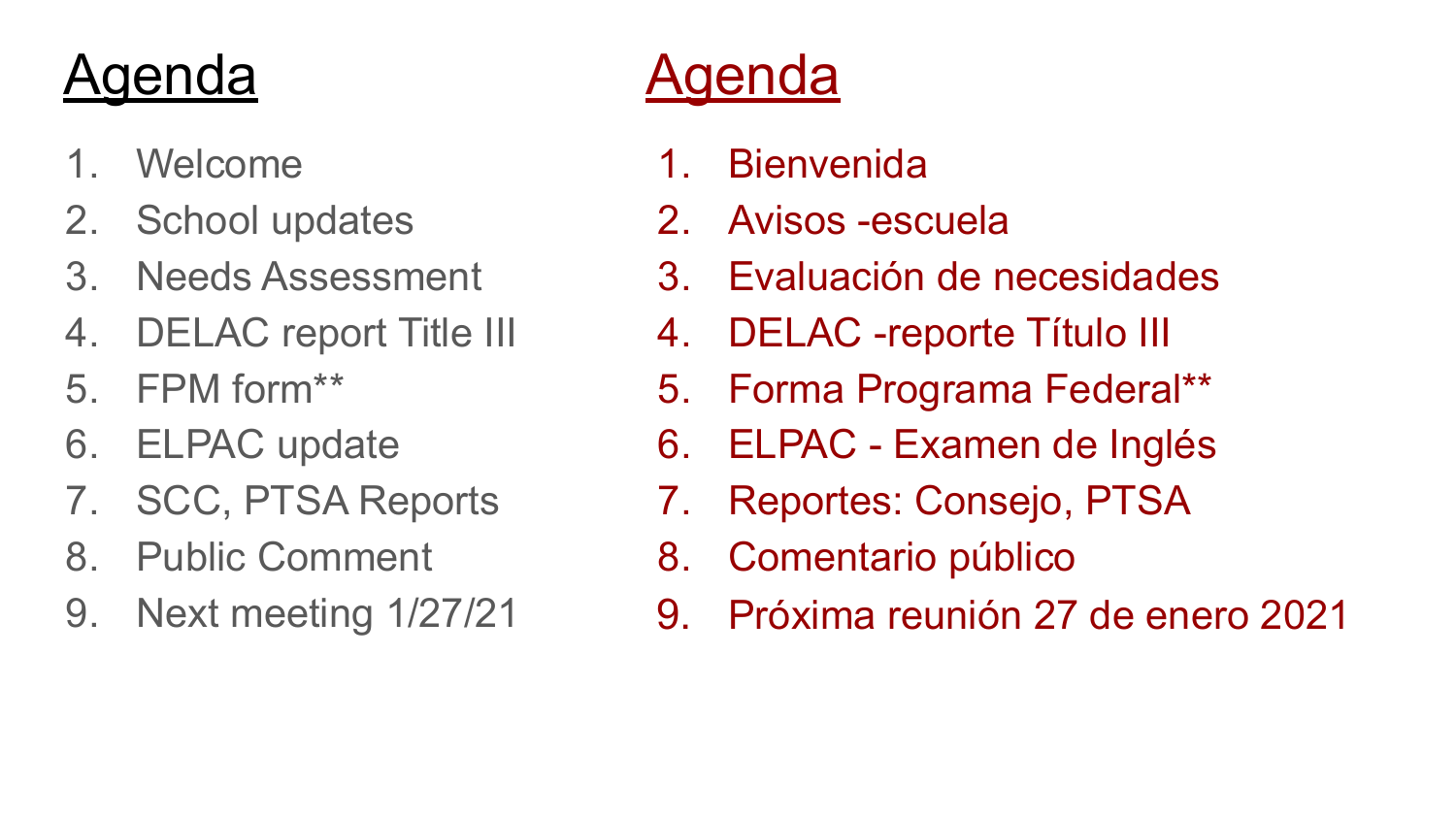# Welcome/ Bienvenida

## **Introductions**

- **Name**
- Student name

## **Presentaciones**

- **● Soy \_\_\_\_\_\_\_\_\_\_**
- **● Nombre de estudiante**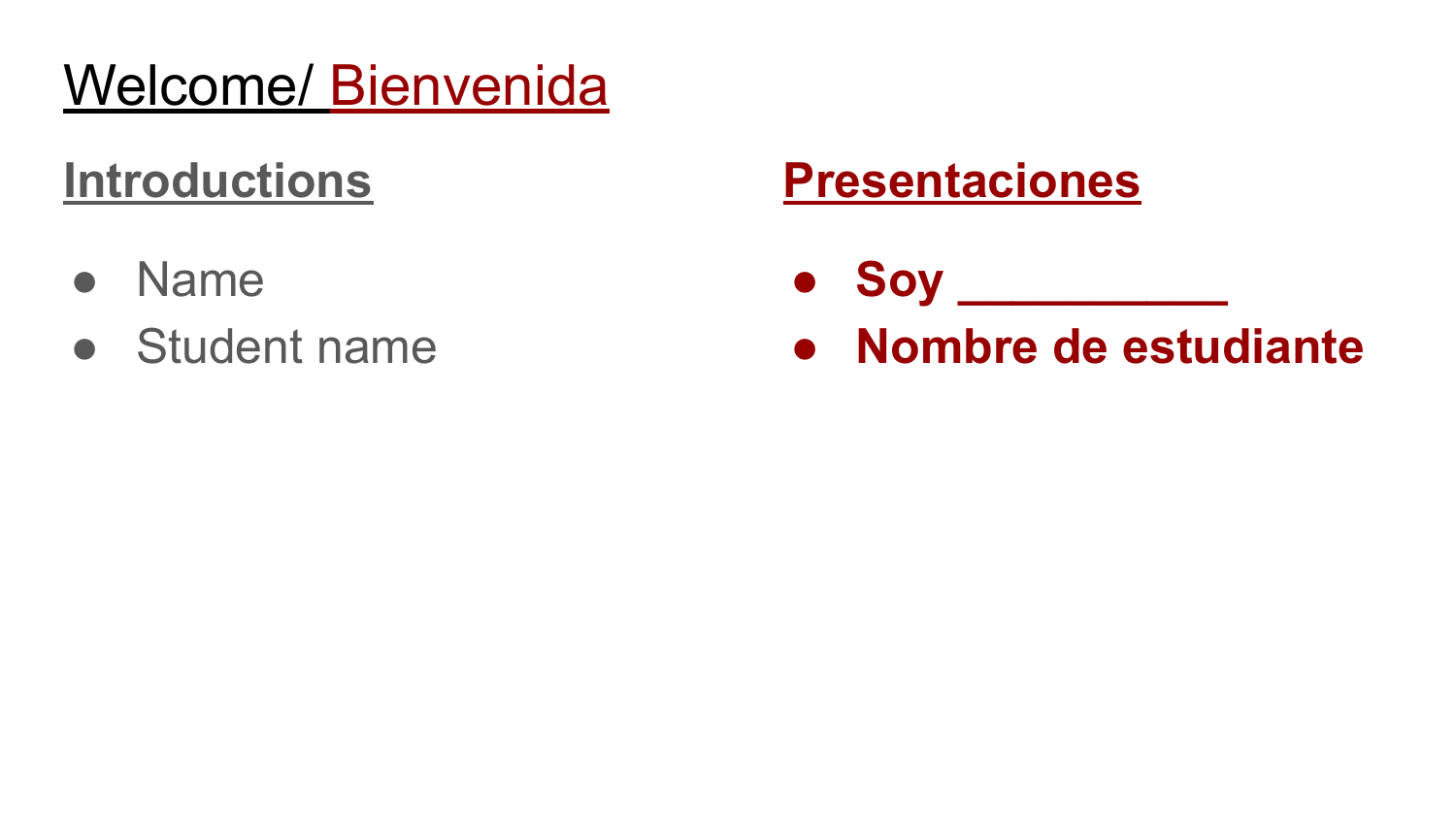Important dates Final exams/projects: January 27, 28, & 29, 2020 Semester 2 starts: February 1, 2021  $*$ F = no credit Repeat class

Students selected courses for next year

Has your student picked an elective for next year?

# School Updates **Avisos / Recordatorios**

### Fechas importantes

Exámenes/proyectos finales: 27, 28, y 29 de enero [Semestre 2 inicia](https://www.scusd.edu/sites/main/files/file-attachments/2020-21_traditional_school_year_calendar_rev_9.15.2020.pdf); 1 de febrero 2021 \*\* "F" NO recibe crédito Repetir el curso

Los estudiantes seleccionaron cursos para el próximo año

¿Sus estudiantes ya seleccionaron sus cursos electivos/optativos?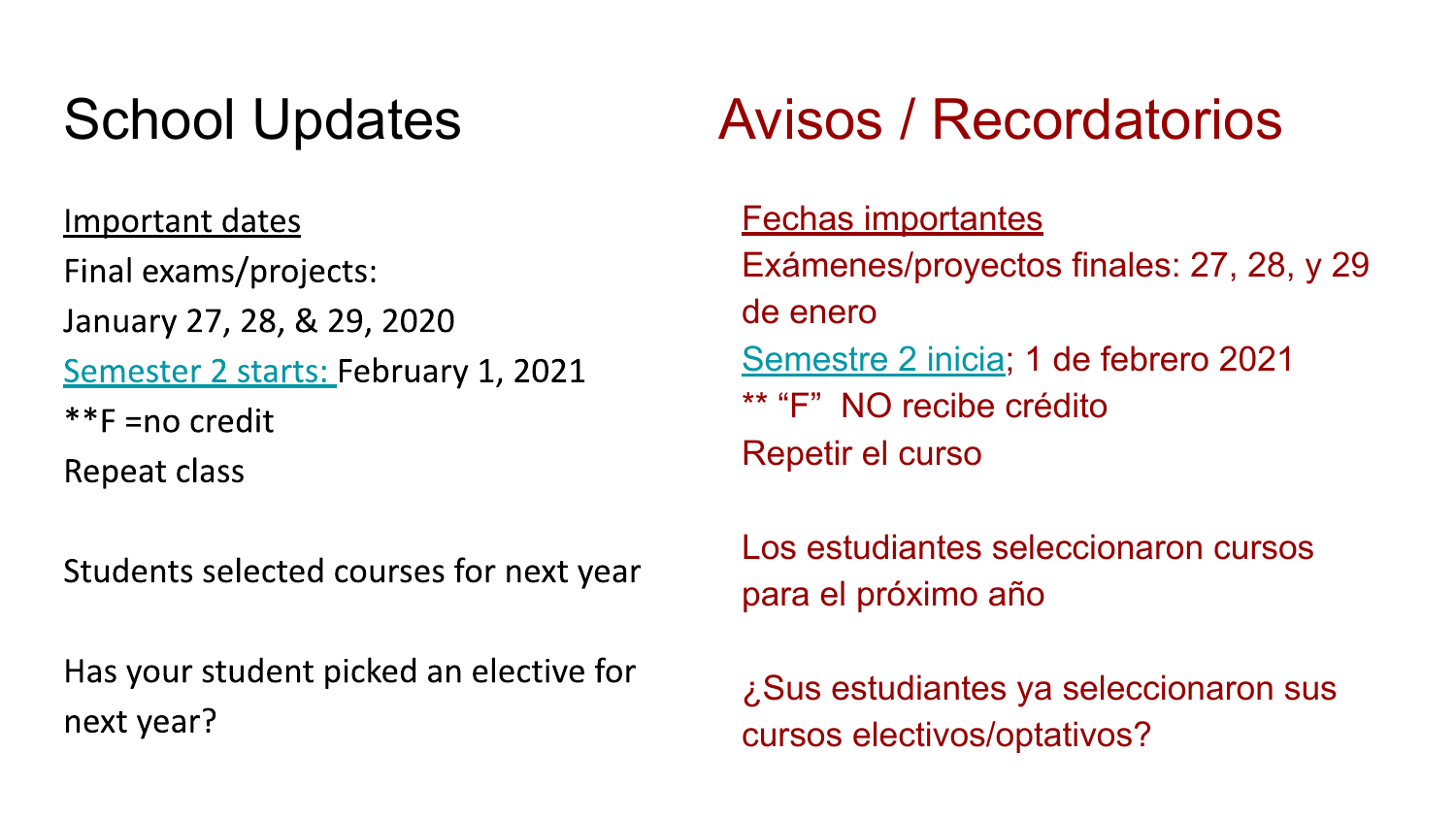# **Needs Assessment Necesidades**

[Link to Needs Assessment](https://drive.google.com/file/d/164civWuEoehcFzldTrRsRUPSS3hwPhq3/view?usp=sharing)

*Today* - overview of current program/services

Next meeting - specific SPSA actions addressing (SSC) & Data

Additional meeting - ELAC recommendations

*Hoy* - repasar el programa/servicios actual Próxima vez - acciones del SPSA dirigidas al programa/servicios(SSC) y datos con cifras

Otra reunión - Recomendaciones de ELAC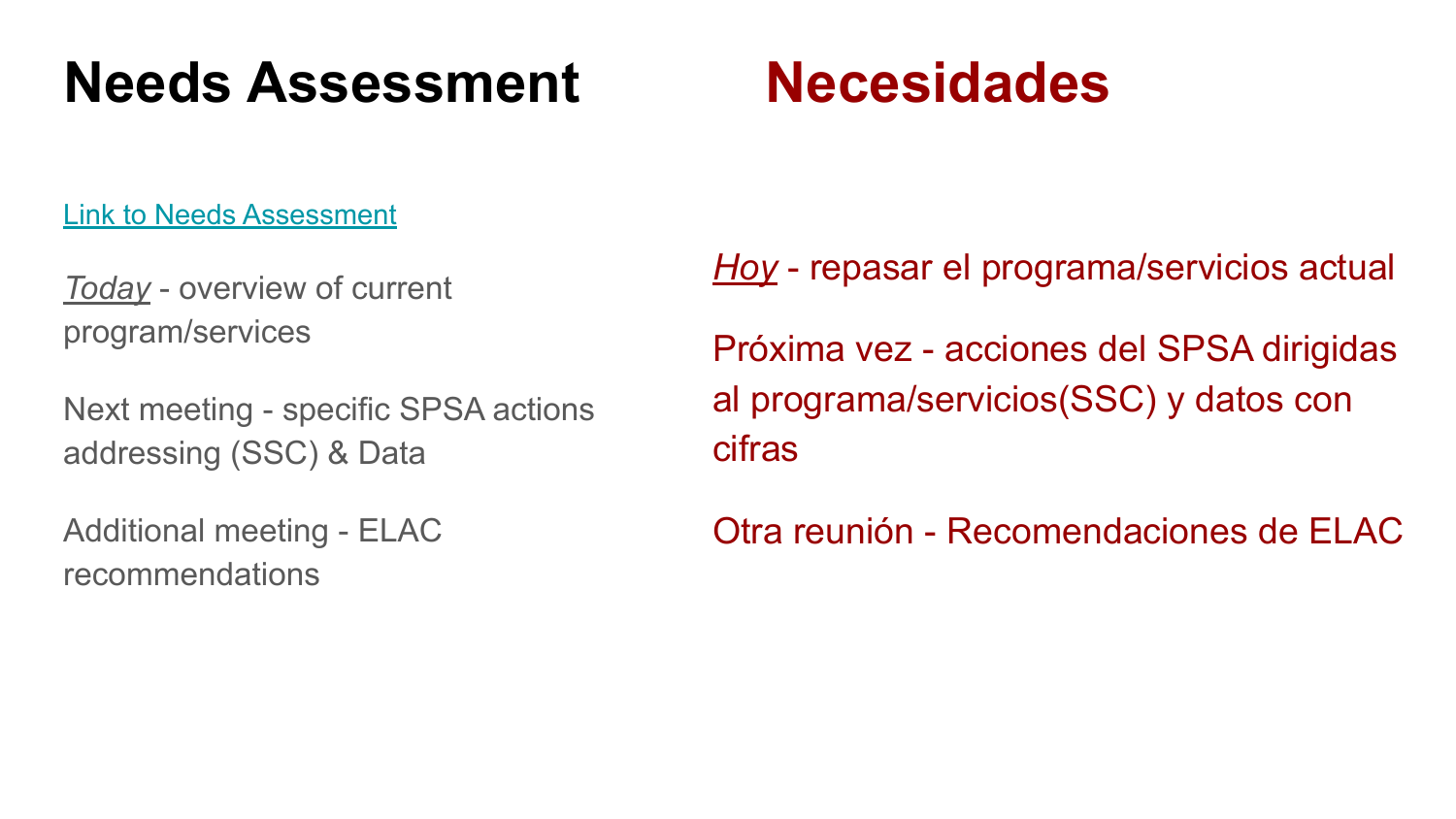## Current Program Program Actual-cursos

| ELD <sub>1</sub><br>ELD <sub>2</sub><br>ELD 3 ELD support                               | <b>ETHNIC STUDIES</b><br>Geography                              | ELD <sub>1</sub><br>ELD <sub>2</sub><br>ELD 3 ELD Apoyo | <b>ESTUDIOS ÉTNICOS</b><br>Geografía                               |
|-----------------------------------------------------------------------------------------|-----------------------------------------------------------------|---------------------------------------------------------|--------------------------------------------------------------------|
| <b>ENGLISH 9.1</b><br><b>ENGLISH 10.1</b><br><b>ENGLISH 11.1</b><br><b>ENGLISH 12.1</b> | <b>U.S.HISTORY</b><br><b>GOVERNMENT</b><br><b>WORLD HISTORY</b> | INGLÉS 9.1<br>INGLÉS 10.1<br>INGLÉS 11.1<br>INGLÉS 12.1 | <b>HISTORIA EEUU</b><br><b>GOBIERNO</b><br><b>HISTORIA MUNDIAL</b> |
| <b>BIOLOGY</b><br><b>PHYSICS</b>                                                        |                                                                 | <b>BIOLOGÍA</b><br><b>FÍSICA</b>                        |                                                                    |
| MATH 1<br><b>MATH 2</b>                                                                 |                                                                 | <b>MATEMÁTICAS 1</b><br><b>MATEMÁTICAS 2</b>            |                                                                    |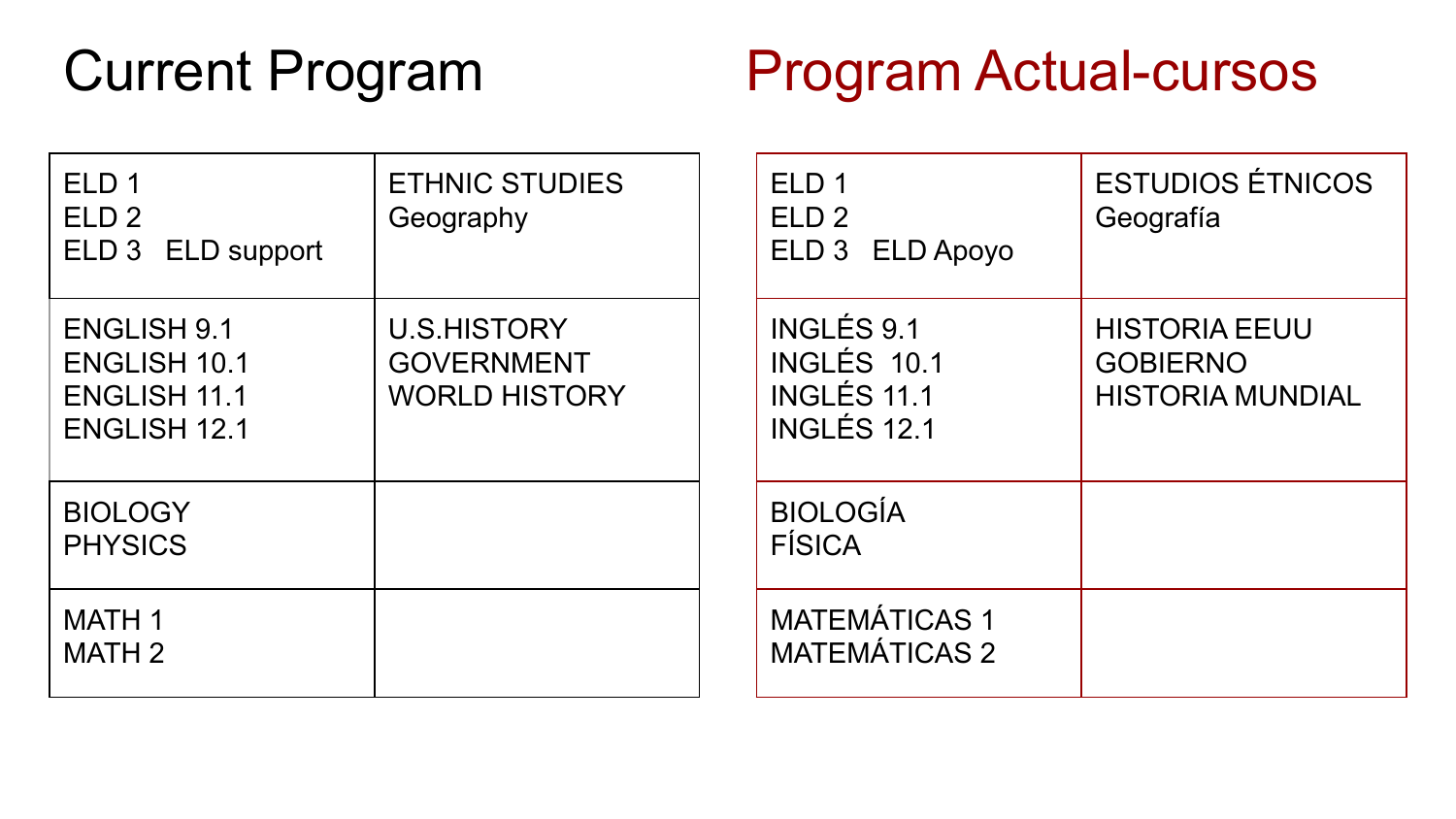# Current Program Program Actual

[SCUSD Newcomer Course Placement](https://docs.google.com/document/d/1Ci9IzdMaK_KQ4hiMxeq8vEJN_kOrbCUtZeRoctUmk6A/edit?usp=sharing)

Primary language support

Farsi speaking Instructional Assistant Spanish speaking Instructional Assistant

EL Resource Teacher

Colocación de cursos Estudiantes Recién llegados

Apoyo en idioma materno Español y Farsi

Maestra de Recursos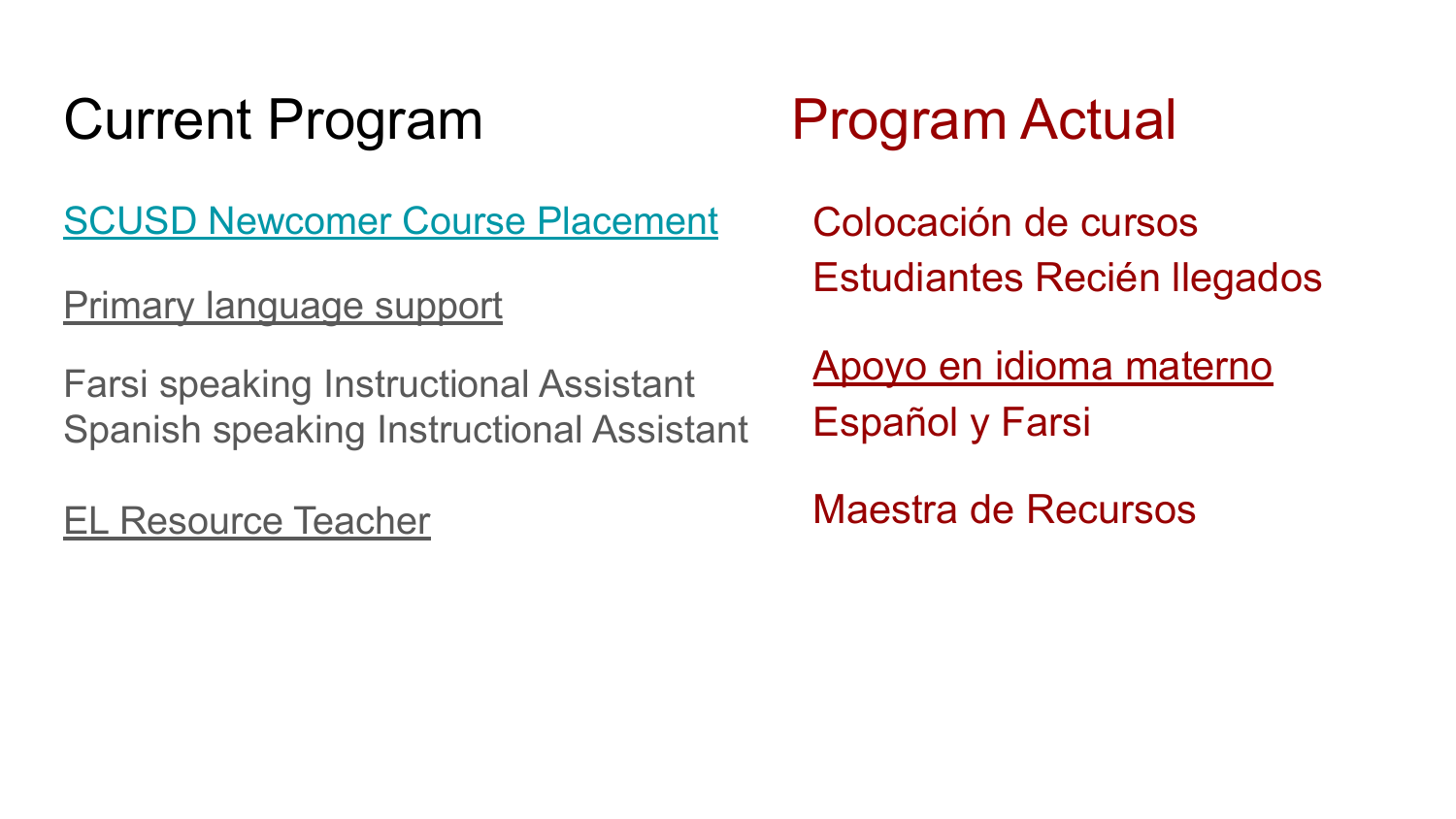# **Outside resources -support/tutoring**

## [GEAR UP](https://drive.google.com/file/d/1aJNj-142guZtGjNSC6kiyuLAiOjnaThR/view?usp=sharing)

Tutoring support (Monday- Thursday) Zoom Meeting ID: 378 463 6844 Password: Bridge2024

Lunch Time Support (Freshman Seminar) 11:20-11:50 Zoom Meeting ID: 378 463 6844 Password: Bridge2024

### ASSETS

We host drop in tutoring from Monday-Friday form 3:30-5:30

[https://forms.gle/yiBH5RLomxiaa4X36](https://mail.scusd.edu/owa/redir.aspx?C=XiWtQouoMLUsQHgSr94jrmtcbSjiqe5k1v0TuO32lMdceA-Ei6HYCA..&URL=https%3a%2f%2fforms.gle%2fyiBH5RLomxiaa4X36)

### **Apoyo/tutoría fuera del horario de clases**

Gear UP -bilingüe (grado 9) Lunes a viernes después de clases Lonche 11:20-11:50am

### Assets

Lunes a viernes 3:30-5:30 Se llena la forma y buscan un tutor para la materia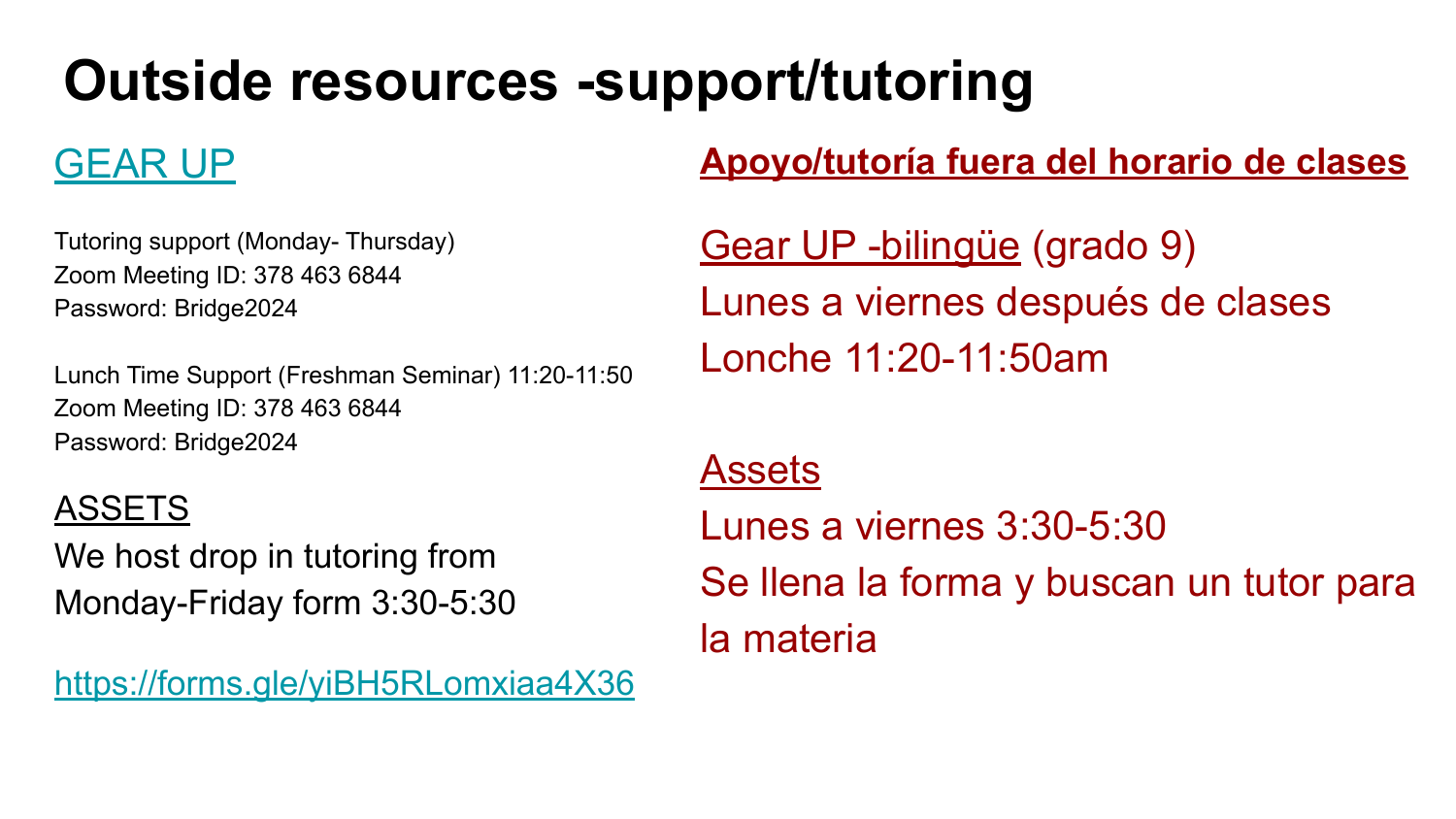# Input/questions -families/staff Aportación/preguntas

A consistent interpreter for teacher - parent

Process for interpretation, how to get

Nadia: until there is consistent/accessible communication between families & teachers nothing is going to change

Maybe use some money to hire someone that is dedicated to this communication

Erika: A teacher reached out to help her daughter

Tutoring support

Trouble with homework bilingual

Trouble with homework, child not turning work because they don't understanding

Que les avisen a los maestros,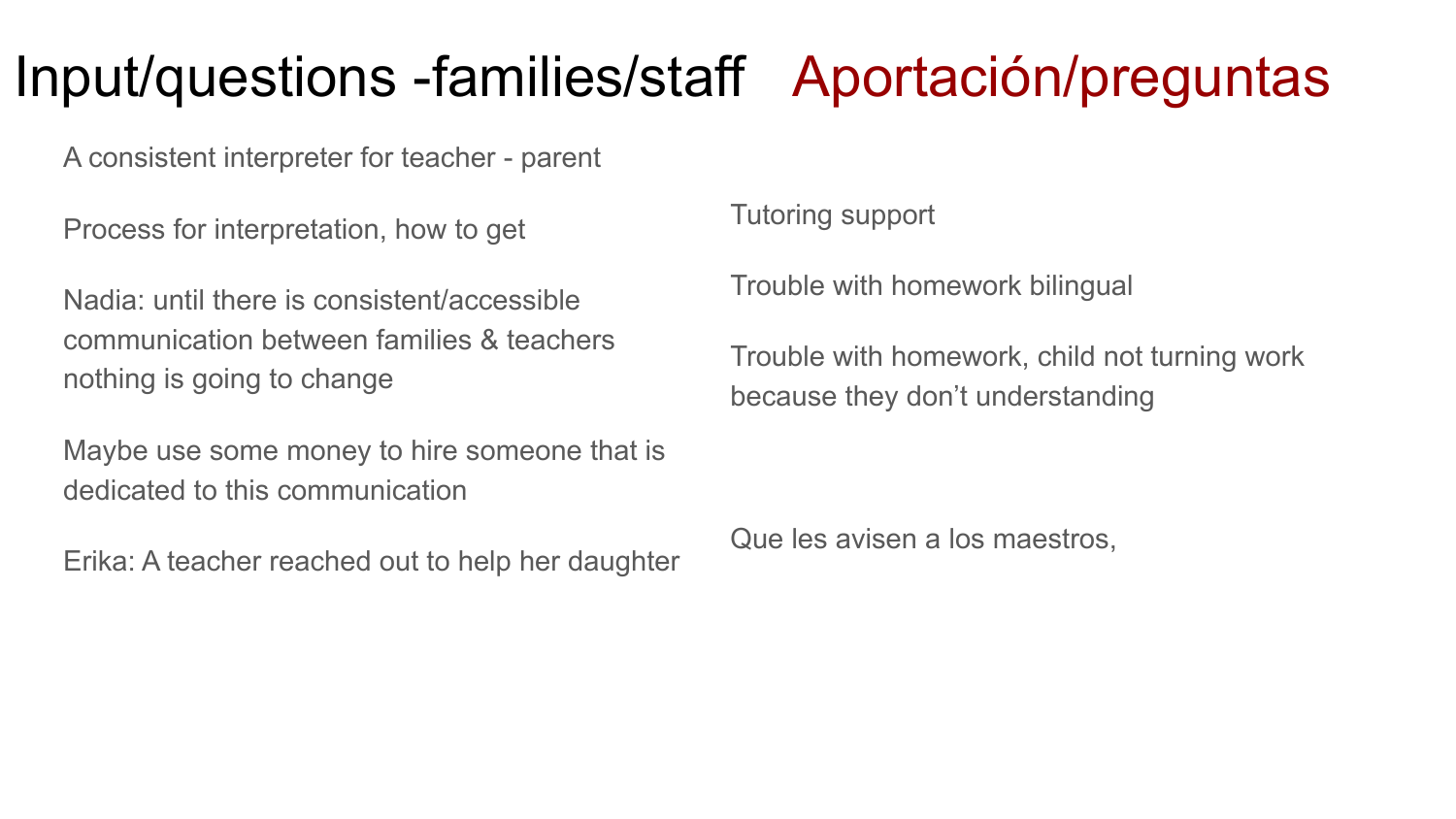# Title III

### >supplemental funding to enrich student's core programs. **Fondos para enriquecer programa central**

>needs assessment which is based on the analysis of multiple sources of data, predominantly student achievement data, by a variety of stakeholders **asesoría basada en datos, rendimiento estudiantil, de todos los partícipes/beneficiarios**

>professional development on using effective ELD pedagogy with their new materials to class English/ ELD teachers in grades 7-12 is a primary focus.**desarrollo profesional, pedagogía efectiva con materiales, foco principal** 

>effective classroom implementation of integrated and designated ELD, using the currently adopted, standards -based ELA/ ELD materials ( MyPerspectives 7-11 alternative high schools 12, ERWC{Expository Reading and Writing Curriculum 12 ) as a resource.**implementación del desarrollo de inglés designado e integrado, basado en estándares (inglés/desarrollo de inglés)**

the majority of our Title III funding is focused on adult professional development —for teachers, principals, district leadership, and parents.**mayoría de fondos se enfocan en desarrollo profesional (facultad,directoras, liderazgo/distrito, familias)**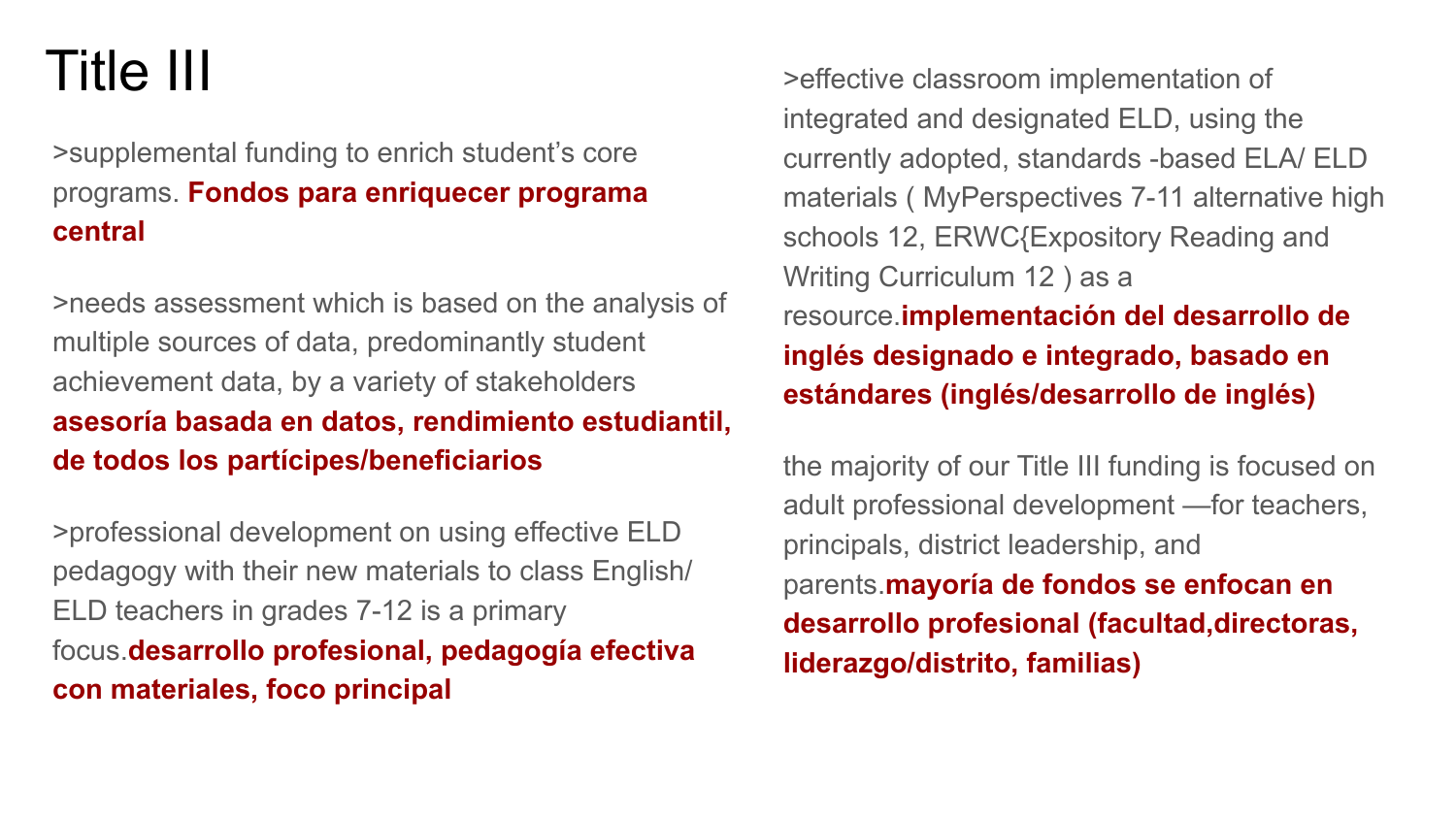# Title III, continued

>focus is on supporting classroom teachers and principals with the ELD materials for integrated and designated ELD from the adoption and providing job-embedded coaching to support effective implementation using Title III-funded instructional coaches. **Enfoque en apoyar facultad y directoras con material ELD y capacitación/formación de facultad utilizando mentoras de enseñanza** 

>additional focus is on providing newcomer courses, designed especially to support their language learning needs while providing core instruction that will allow them to earn credits and graduate **ofrecer cursos para recién llegados, para apoyar necesidades del idioma mientras reciben instrucción fundamental**

>We have established a high school newcomer pathway with the following courses: ELD I-III, ELD Math 1, ELD Biology, ELD Chemistry, ELD Physics, ELD US History, and ELD American Government. **Establecieron trayecto para recién llegados con los siguientes cursos: Inglés 1, 2, 3, Matemáticas, Biología, Química, Física, Historia EEUU, Gobierno**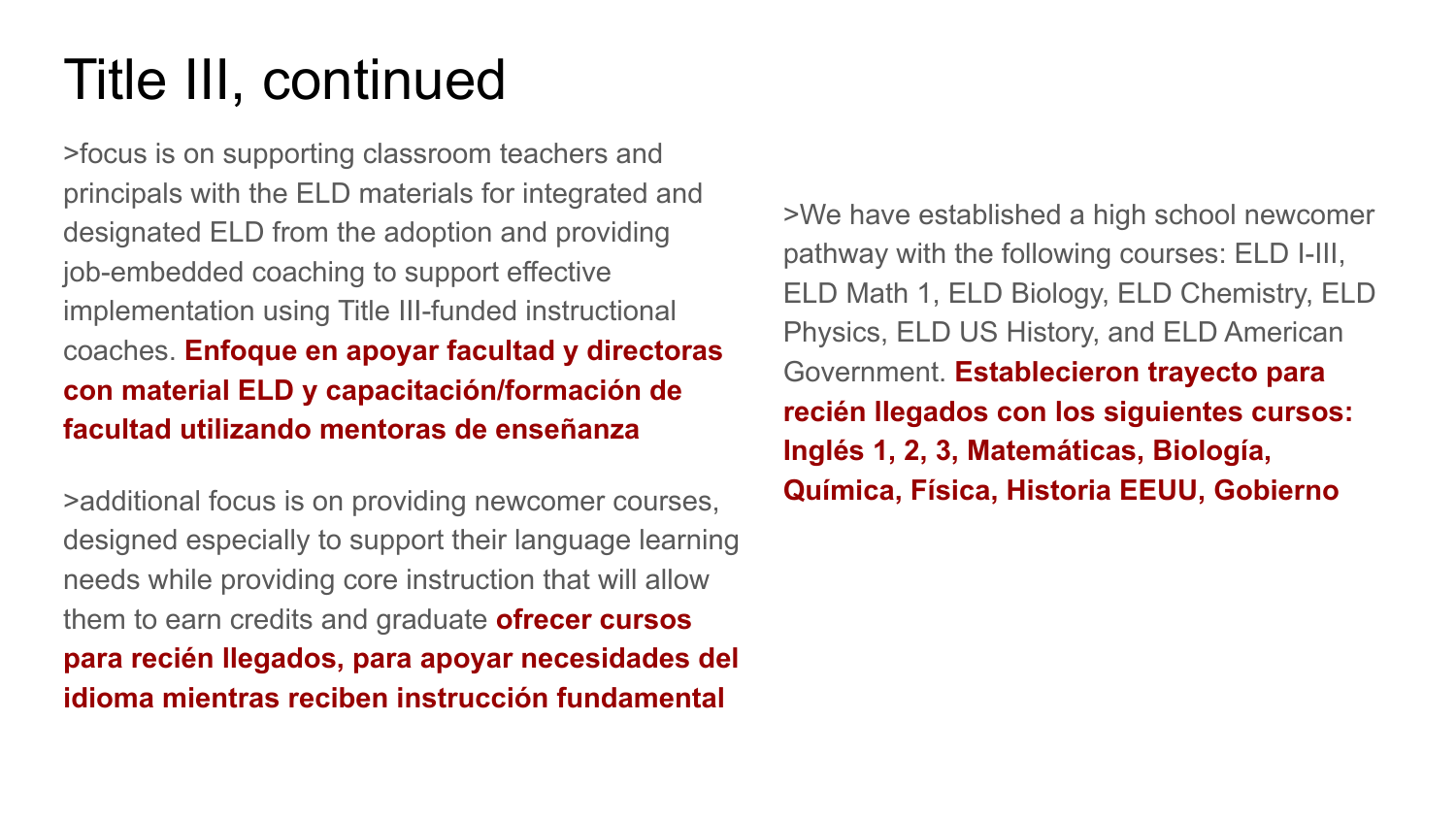# [Federal Programing Monitoring](https://drive.google.com/file/d/1jEqoPUyad1E1Zqnj53IDBwYj0zdFzh5w/view?usp=sharing)

SSC

Families

**Staffi** 

Nadia-although we will be reviewing this form later, is there someone here today that can talk to the items on checklist, currently does school's spsa address items on checklist?

Susan-everyone on site council has seen this checklist, council will need to take a look at checklist as SPSA is reviewed, list was shared at last SSC meeting , important for ELAC and SSC to work together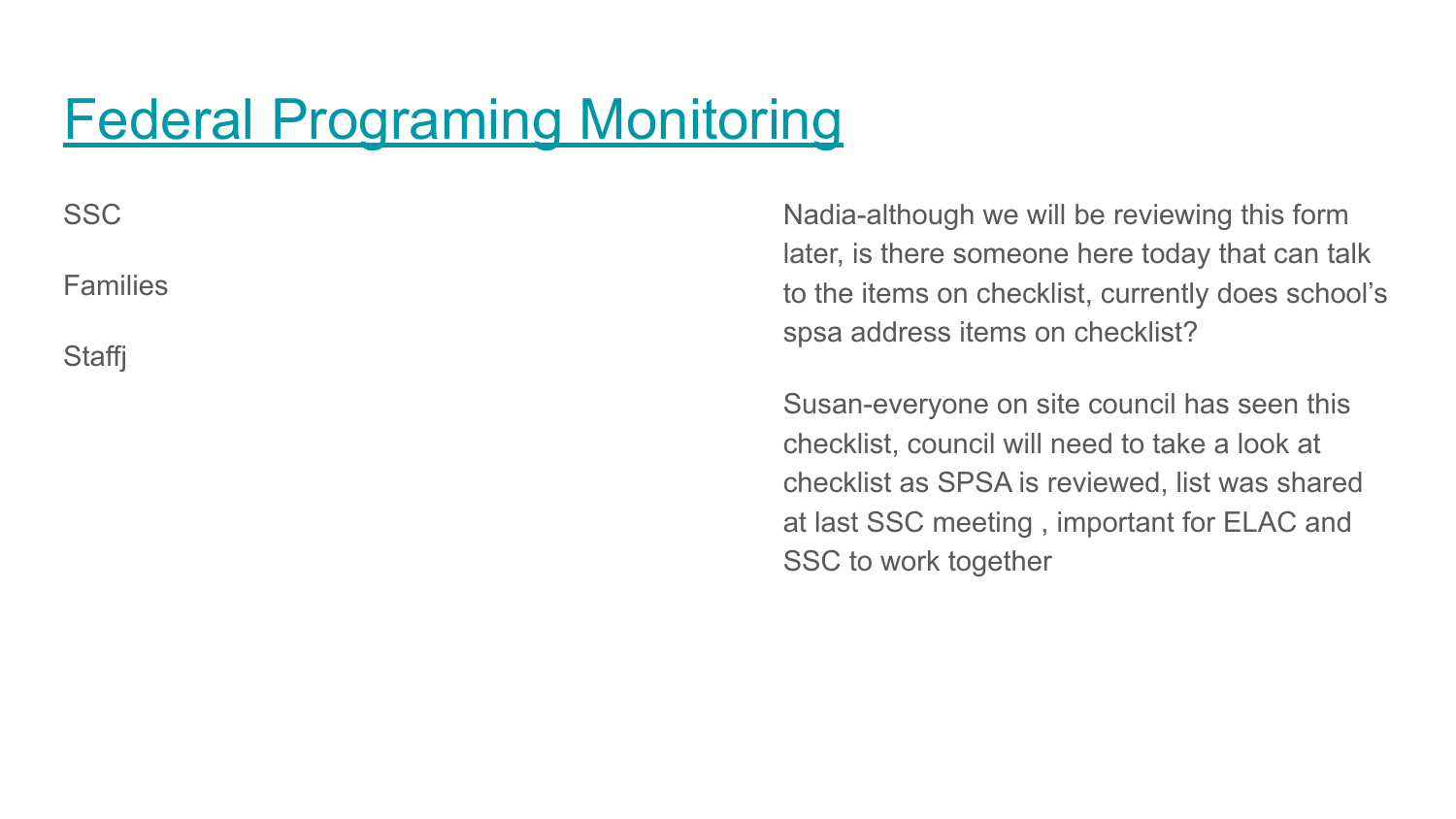# ELPAC Summative

**ELPAC Examen**

# **On hold till further notice from CDE**

**Hasta nuevo aviso del Dept. Ca. Educación**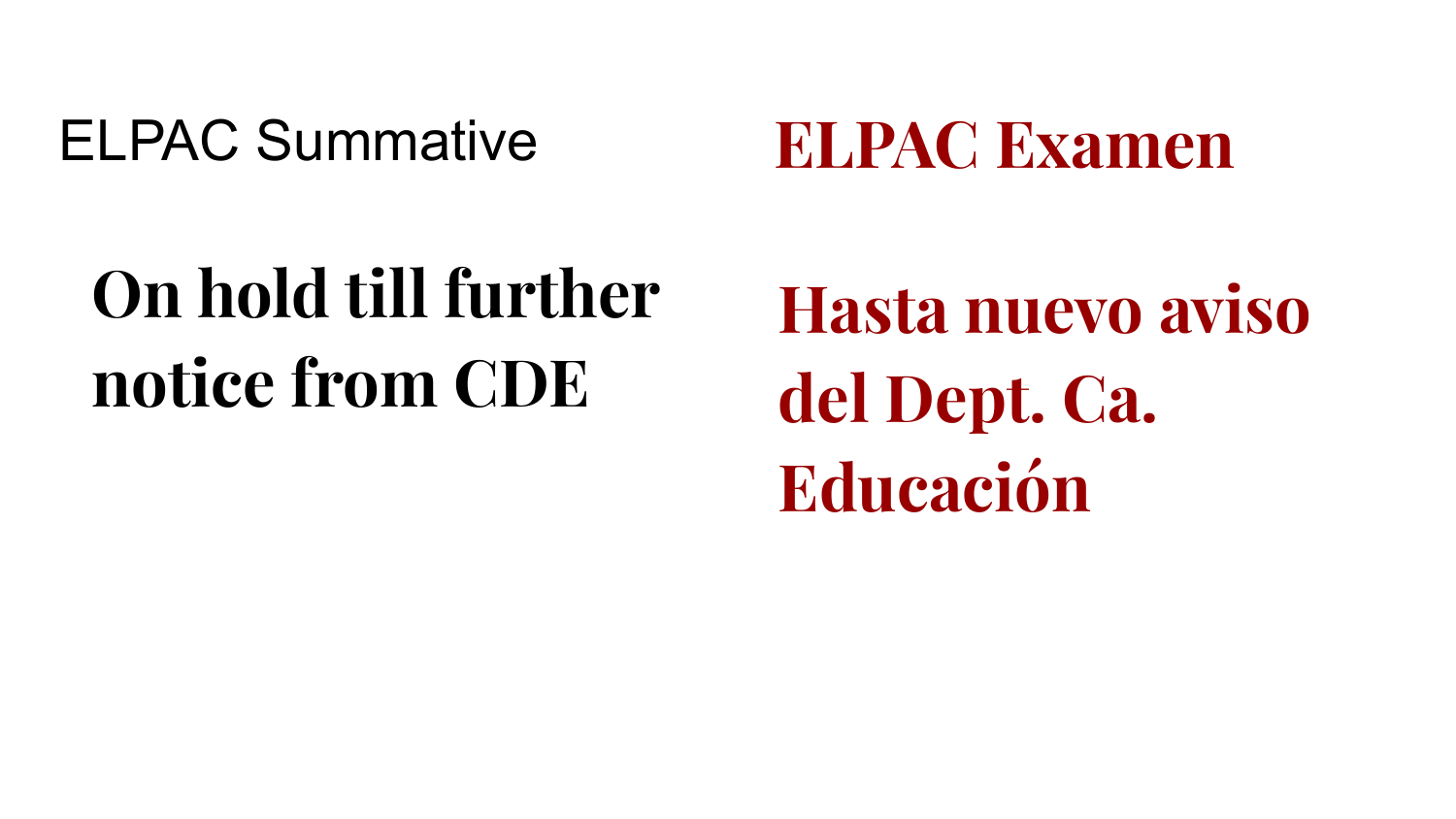## Reports Reportes

SCC- Claudia

# DELAC-Nadia & **Nancy**

PTSA- Rich

## Reporte de Comités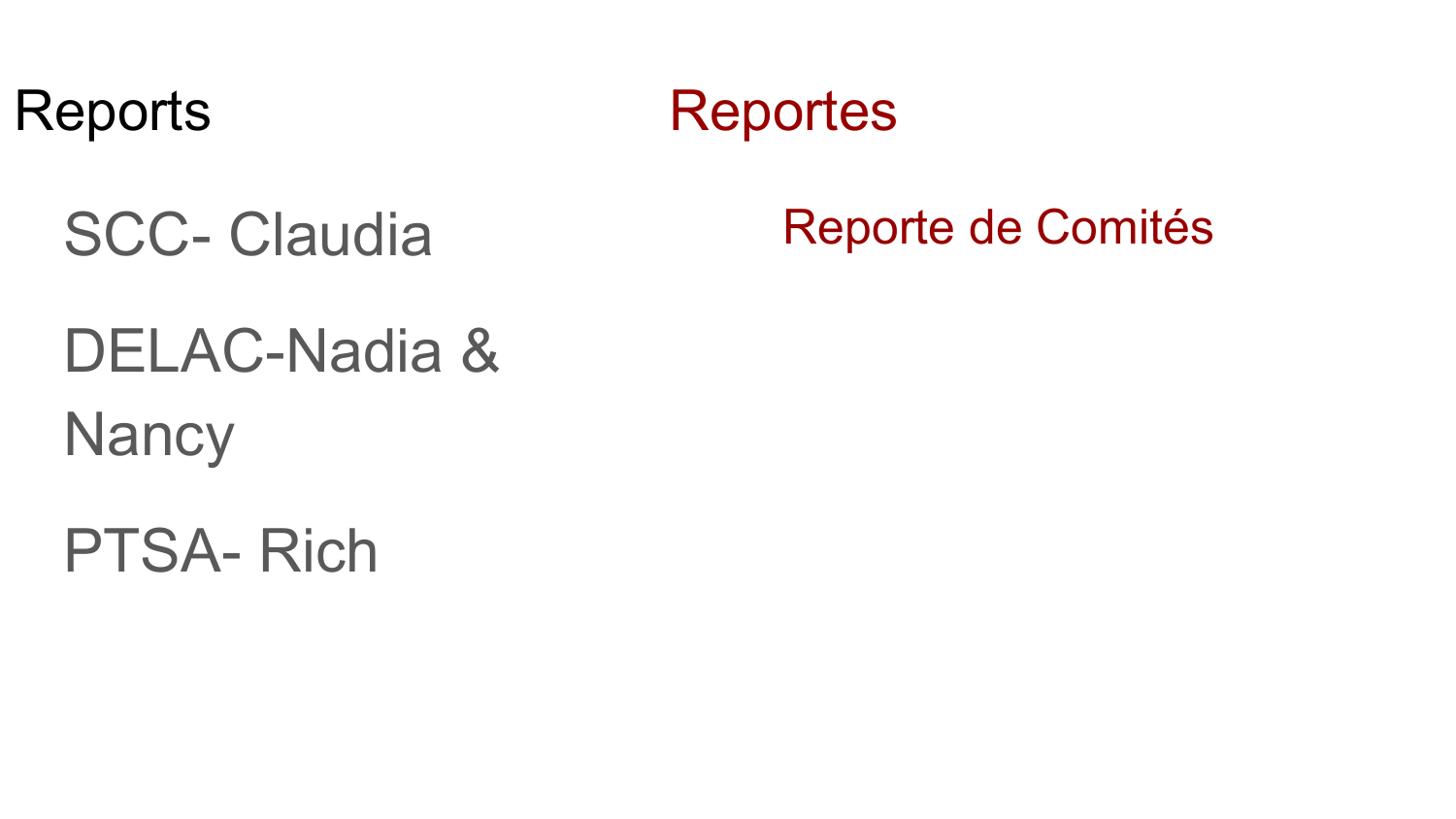# Counselor Updates Consejeras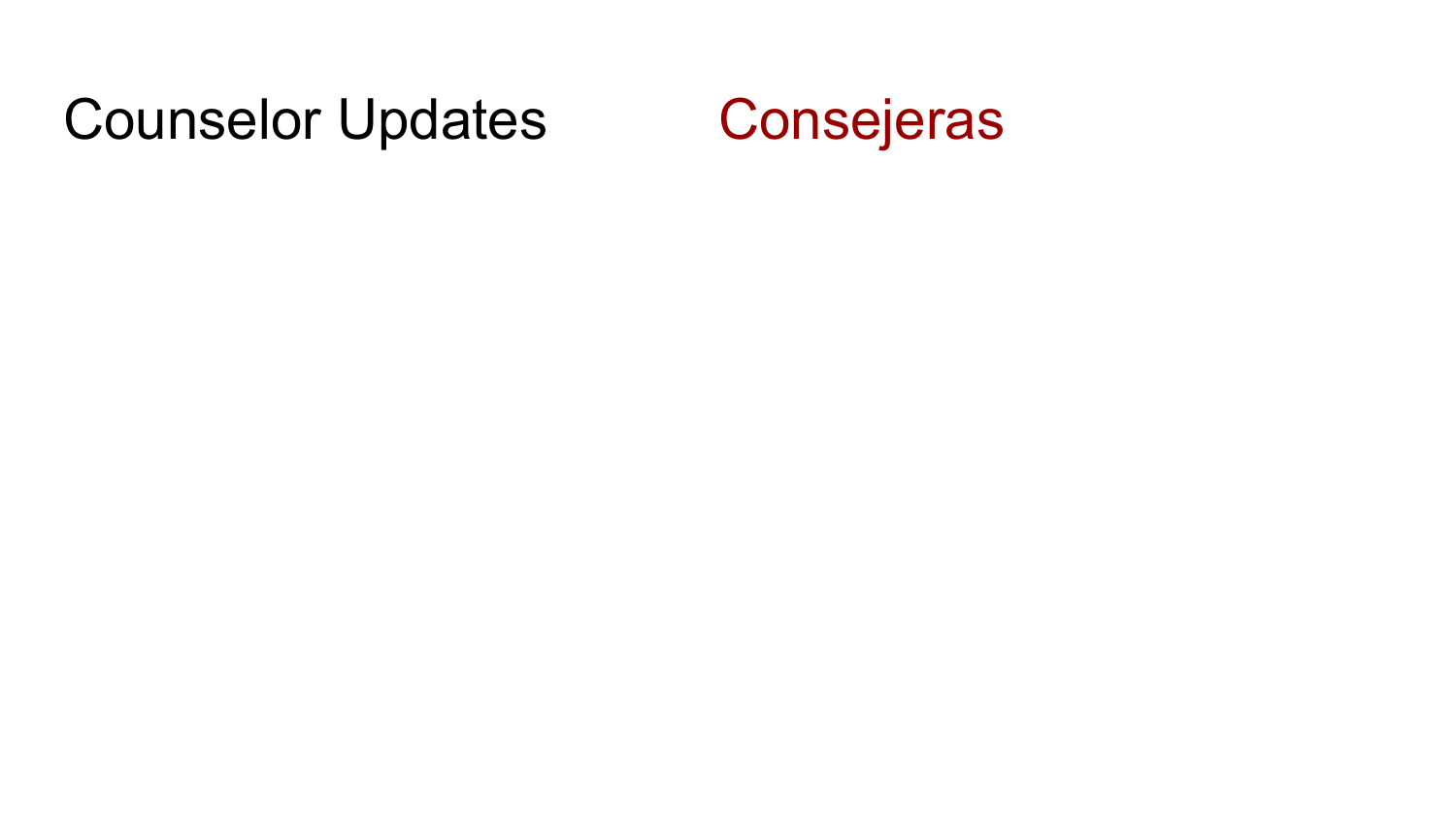# Public Comment Comentarios públicos

Nadia-En la junta que tuvimos en delac la semana pasada estuvo una representante de SCOE..Ella nos estaba diciendo que en las escuelas que tienen alumnos aprendices de ingles ,los maestros que dan esas clases tienen que tener una certificación .. mi pregunta es si los maestros de Hiram la tienen? -are teachers credentialed to teach English learners?

Thom: yes everyone is credentialed

Nadia-Specifically teachers who are teaching English learners, in relation to all the students who need to be reclassified, not prepared to reclassified, if teachers credentialed, are teachers preparing students to do better on FI PAC?

Our staff are certified but we need to do better at supporting our EL students in mainstream classrooms**- Ms. Rubert dice que todos estan certificados, pero necesitamos mejorar con los alumnos que están en clases regulares**

2 instructoras bilingües

Rich:Es importante pedir lo que se ocupa

**67% de estudiantes tienen una D o F** 

**Qué vamos hacer sobre eso?**

**De ese porcentaje cuántos son aprendices de inglés**

**Por qué estamos fallando? Why are we failing?**

Claudia is in agreement with Rich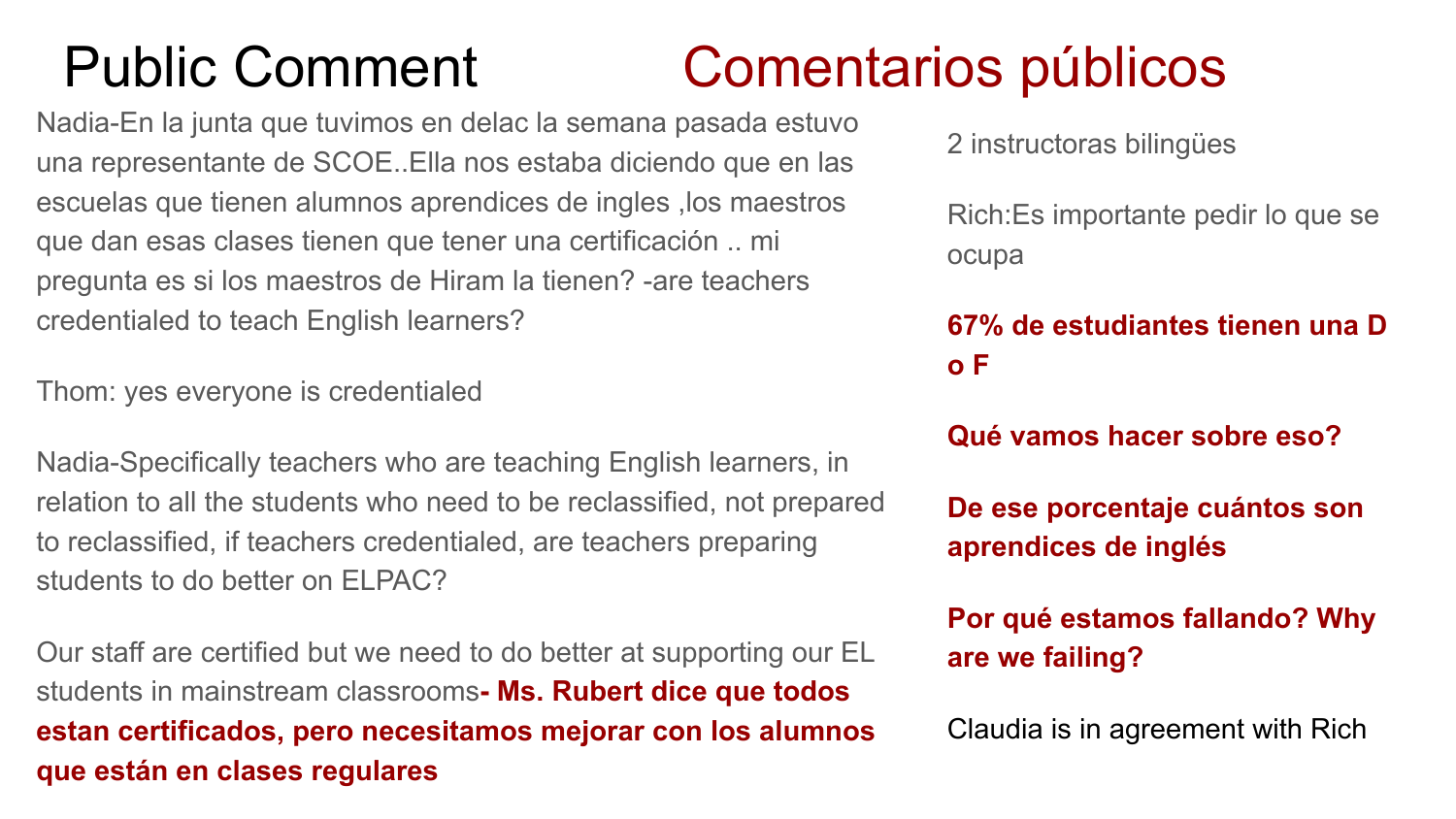January 27, 2021

Topics?

Information?

ELAC meeting Próxima junta ELAC 27 de enero 2020 ¿Temas? ¿Información?